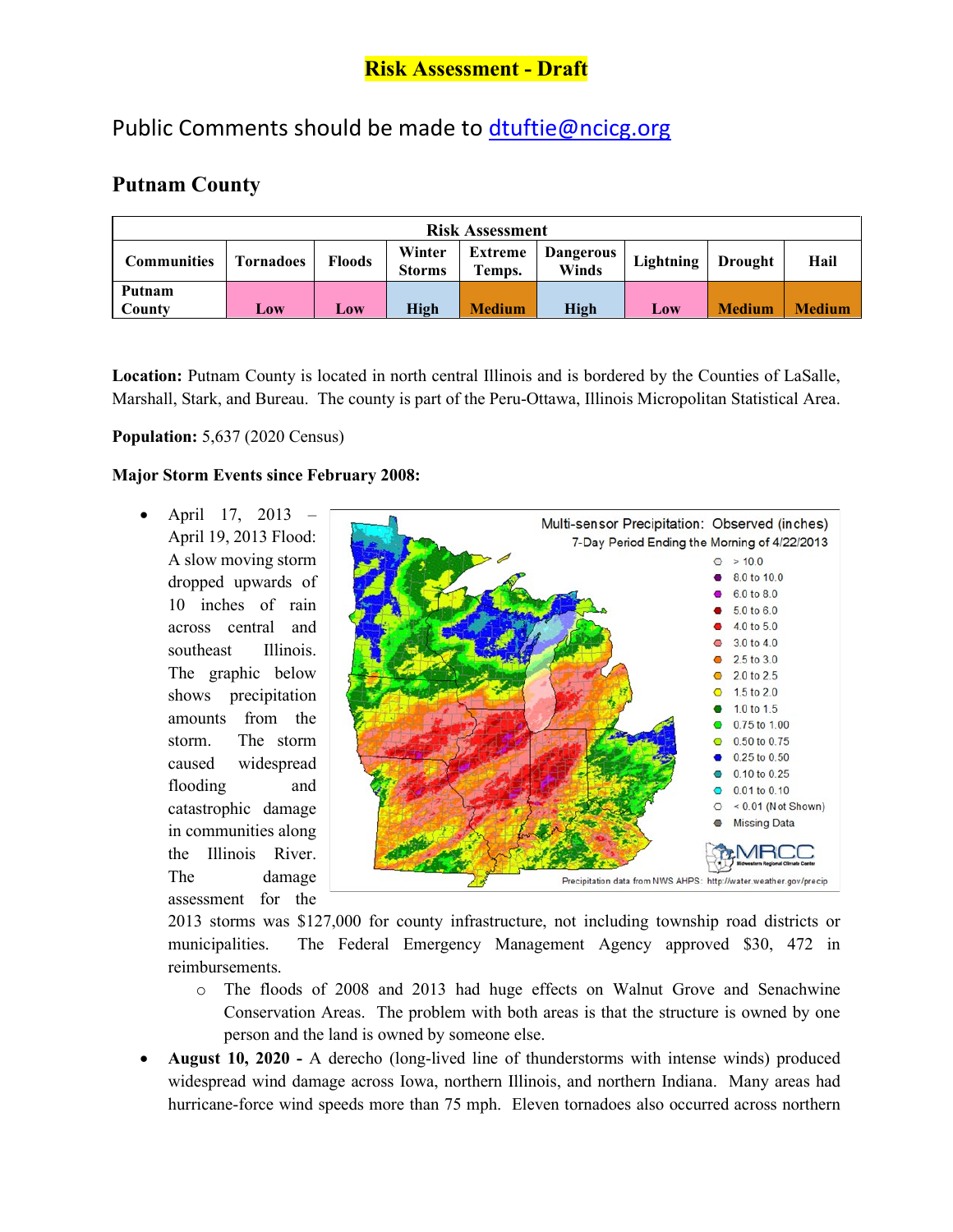Illinois. Between the winds and the tornadoes, a widespread region of the Midwest saw extensive damage to trees, power lines, buildings, and vehicles. Putnam county experienced damage to trees, crops, and buildings. There were also power outages that resulted from the damages to power lines.

**Tornado Risk:** Putnam County has a "Low" risk of tornadoes. The county has tornado warning sirens at partial coverage over villages and Lake Thunderbird. Putnam County Sheriff's Office 911 Dispatch is responsible for activating the sirens. The county currently does not have tornado shelters. The county has had fewer than 10 tornadoes since 1965. Two of the more recent tornado touchdowns happened on July 17, 2016, in rural Hennepin and on October  $11<sup>th</sup>$ , 2021, in rural McNabb. There was no impact resulting from both instances.

**Flood Risk:** Putnam County has a "Low" risk of flooding. Current locations at risk of flooding include Route 18 at the Marshall-Putnam County line, Route 89 and businesses on that road just south of Spring Valley, homes in Cape Cloud along Route 26 one mile north of route 18, homes in Walnut Grove just east of Putnam along the Illinois River, and the railroad along Route 29. Past flooding on the railroad have resulted in the gravel and ground under and along the tracks to erode. All locations listed are in a floodplain. The Hennepin Drainage District Levee impedes the flow of water during flooding events.

**Type(s) of Flooding:** Riverine Flooding/ Urban Drainage- Surface Water Flooding

**Area of Risk:** All properties located in the Special Flood Hazard Area (SFHA) as identified by FEMA Flood Insurance Rate Maps (FIRMs).

**Critical Facilities at Risk:** None

### **National Flood Insurance Program Participant:** Yes

### **Community Rating System Participant:** No

**Winter Storm Risk:** Putnam County has a "High" risk of winter storms including blizzards, heavy snowstorms, and ice storms. Early frost and freeze events are another form of winter weather that are factored into determining the winter storm risk level. The county has had instances of heavy snows in the amount of 4-7 inches and 5-8 inches that have also been combined with winds that have resulted in heavy drifting. An ice storm that occurred on February  $11<sup>th</sup>$ , 2019, resulted in 0.5 to 0.75 inches of ice accumulation with impacts including power outages from snapped power lines, numerous downed power poles, and tree damage throughout the county. The instances of heavy snows also left many people across the county without power for a few hours.

**Extreme Temperatures Risk:** Extreme heat and cold can have detrimental effects on the human body including illness and death. Exposure to extreme heat can lead to heat rash, exhaustion, and stroke. When exposed to extremely cold temperatures, the human body loses heat quickly. Unable to replace utilized energy, the body is susceptible to hypothermia and frostbite. Extreme heat and cold can be problematic for public water systems. Although water main breaks are thought to occur more frequently during the winter, they can happen anytime of the year. According to AccuWeather.com, prolonged hot and cold temperatures cause the ground to shift more abruptly, which leads to water main breaks. The age and condition of water mains can also play a factor. Putnam County more recently experienced below freezing temperatures from wind chill dropping all the way to -30 degrees Fahrenheit for several hours on January 29<sup>th</sup>, 2019. This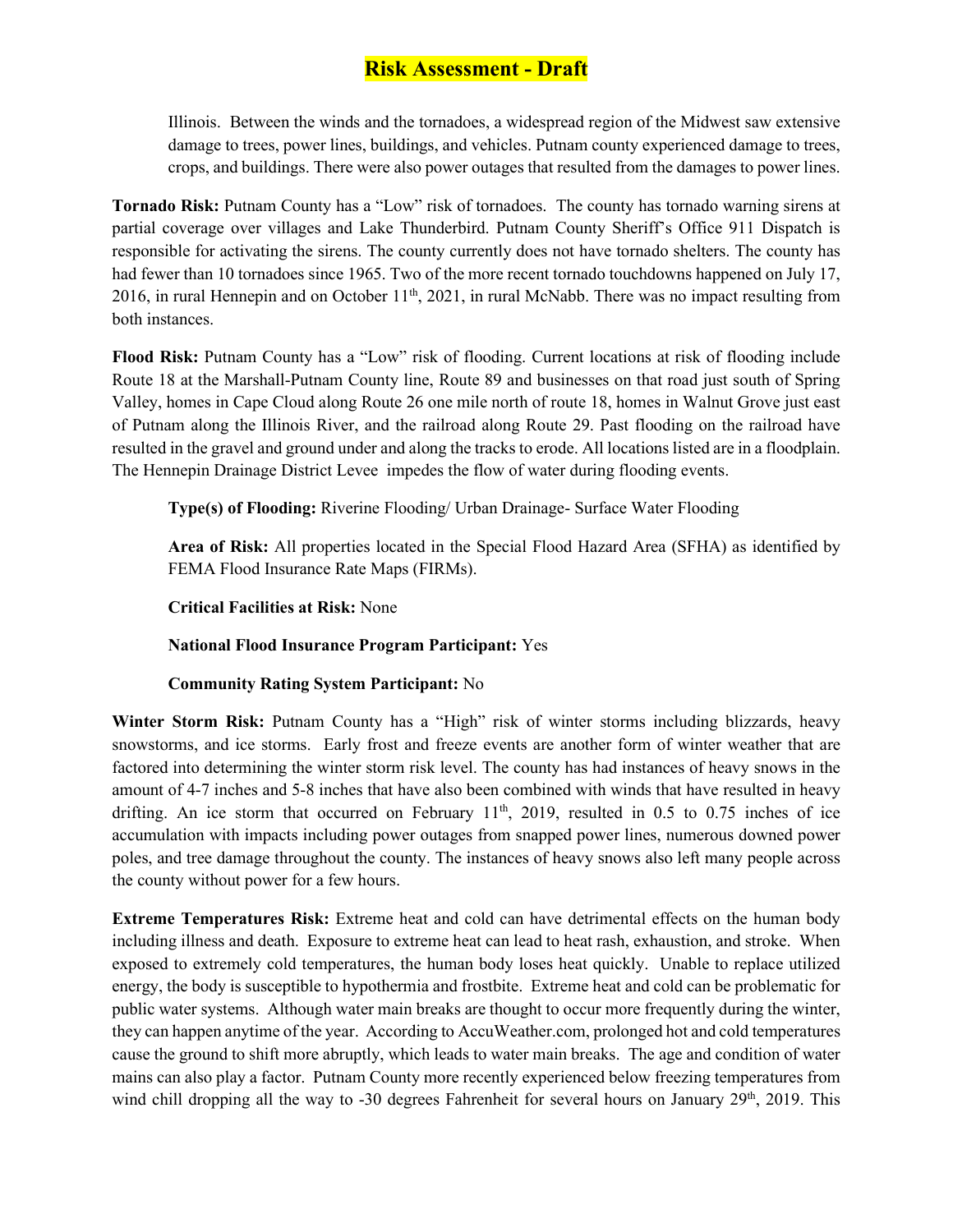resulted in the temporary closing of schools, churches, and businesses. The county has ADA approved heating and cooling shelters. These shelters include the McNabb Fire Department/Putnam County EMS Building and other fire departments in the county as needed. Putnam County has a "Medium" risk of extreme temperatures.

**Dangerous Winds Risk:** This category includes thunderstorm winds, high winds, and strong winds. Putnam County has a "High" risk of having dangerous winds that can lead to property damage and crop damage. During high winds, people are at a greater risk for injury and death as a result of flying debris and falling trees and power lines. On instance of a powerful straight-line wind thunderstorm consisted of winds of up to 90 to 100 mph. The impact of this storm included power outages from snapped power lines, uprooted trees, and roof damage to businesses and homes.

**Lightning Risk:** Lightning is caused by the buildup and release of atmospheric electricity. Whenever there is a thunderstorm, lightning has occurred. Lightning can strike anywhere and has the potential to cause fatalities, injury, and property damage. Putnam County has a "Low" risk of lightning that could result in property damage or bodily harm.

**Drought Risk:** Drought is caused by a lack of precipitation over an extended period of time.A prolonged drought can have a devastating impact on a region's economy and quality of life. Putnam County experienced a drought between June-December 2012 that totaled \$6.3 million in crop damage. Putnam County has a "Medium" risk of drought.

**Hail Risk:** Hailstones can be found within the middle and upper portions of most thunderstorms. Hailstones are compacted layers of ice and snow that look like snowballs. Hailstones may be as small as marbles or as large as softballs. Hailstones cause damage to property and crops. Putnam County has a "Medium" risk of hail.

### **Additional Information:**

- The county has an Emergency Operations Plan that was submitted on March  $15<sup>th</sup>$ , 2021 and approved by IEMA on April  $12<sup>th</sup>$ , 2021. The plan does address natural hazards.
- The county has a zoning ordinance that was adopted on May  $9<sup>th</sup>$ , 2016 and revised on February 13<sup>th</sup>, 2018. The ordinance does address natural hazards.
- The county has a subdivision ordinance that was adopted around 1968.
- The county does have building codes in place. The code used in the International Code Council and the code is dated from 2009. All new buildings are inspected.
- The county has a Disaster Recovery Plan.
- The county has backup generators located at the Putnam County Sheriff's Office/Courthouse, the Putnam County EMA, and the Putnam County Highway Department. The Granville Water Tower would benefit from a generator.
- The county is serviced by the Putnam County Sheriff's Department, Hennepin Fire District, and Putnam County EMS.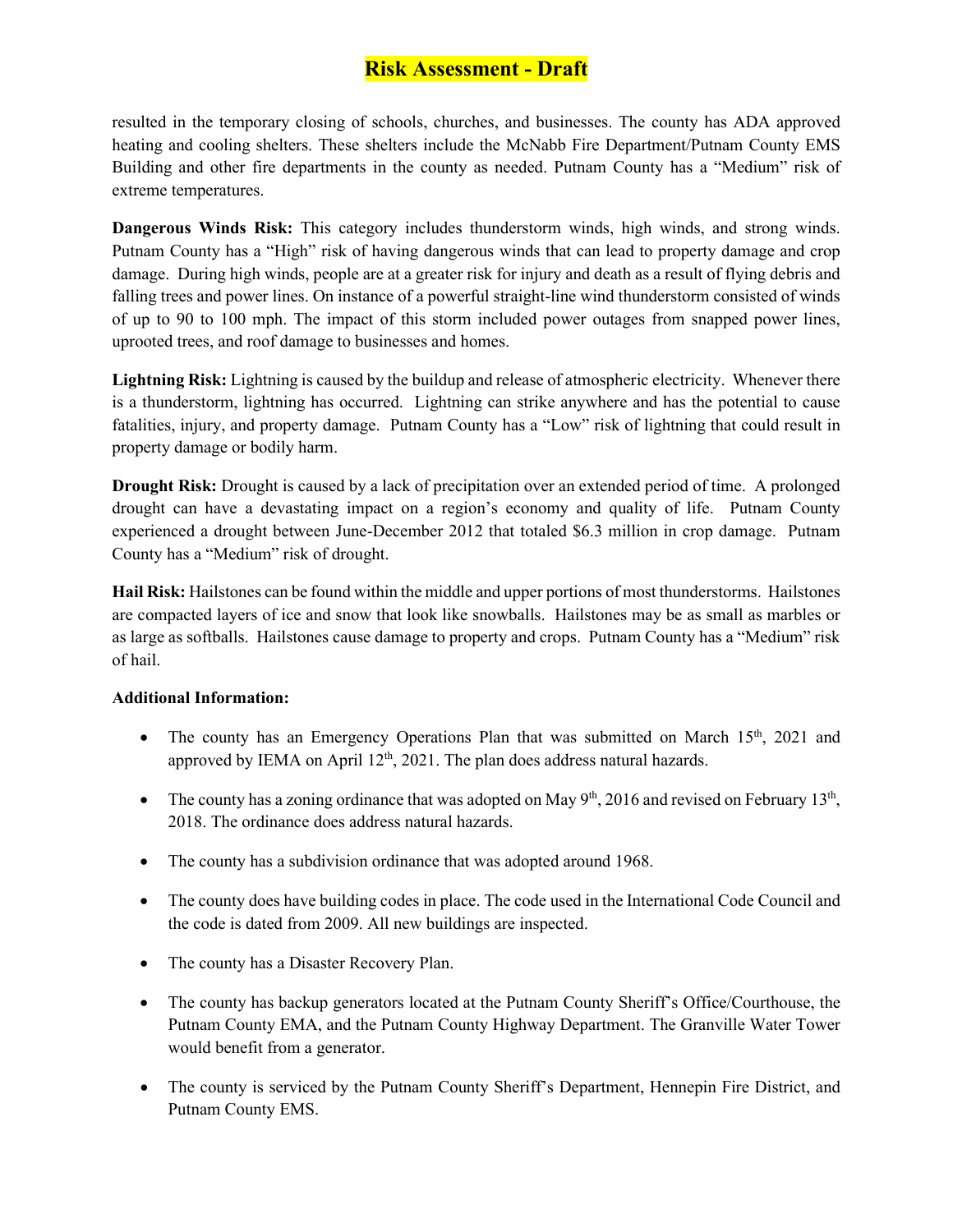- The county has mutual aid agreements through MABAS, ILEAS, IPWMAN, and IESMA.
- The Illinois River is filling with silt causing it to rise faster during period of heavy rain. The county would like to see the entire river dredged, not just the channel.
- The county handed out NOAA weather radios as requested to businesses, government entities, and schools a few years ago. They would like to find a way to provide radios to all residents of the county.
- The county has a link to BCR alerts on their website so that anyone can sign up for updates on daily weather forecasts and severe weather alerts.

#### **Mitigation Activities:**

- **1. Mitigation Strategy:** Enforce regulations and ordinances that pertain to development in floodplains. **Hazard Addressed:** Floods **Responsible Entity or Person:** Putnam County Board/ Building and Zoning Official **Benefit/Cost:** High/Low **Priority:** High **Cost:** Staff Time **Revenue Source:** General Fund **Resources:** Putnam County Board **Benefits:** Restrict development that places lives at risk; reduce the physical and financial impact of flooding; restore the floodplain to its natural purpose. **Deadline:** 1-5 Years (Ongoing) **Mitigation Type:** Education and Awareness **Activity Status:** Continued into the activities list for this plan.
- **2. Mitigation Strategy:** Restrict construction of projects that may increase flooding impacts (i.e. levees, buildings, dams, filling, etc.) **Hazard Addressed:** Floods **Responsible Entity or Person:** Putnam County Board/ Building and Zoning Official **Benefit/Cost:** High/Medium **Priority:** Very High **Cost:** Staff Time **Revenue Source:** General Fund **Resources:** Putnam County Zoning Official **Benefits:** Prohibit activities that may have an adverse impact on communities and property owners. **Deadline:** 1-5 Years (Ongoing) **Mitigation Type**: Local Plans and Regulations **Activity Status:** Continued into the activities list for this plan; Ongoing.
- **3. Mitigation Strategy:** Encourage other communities and counties to manage floodplain development.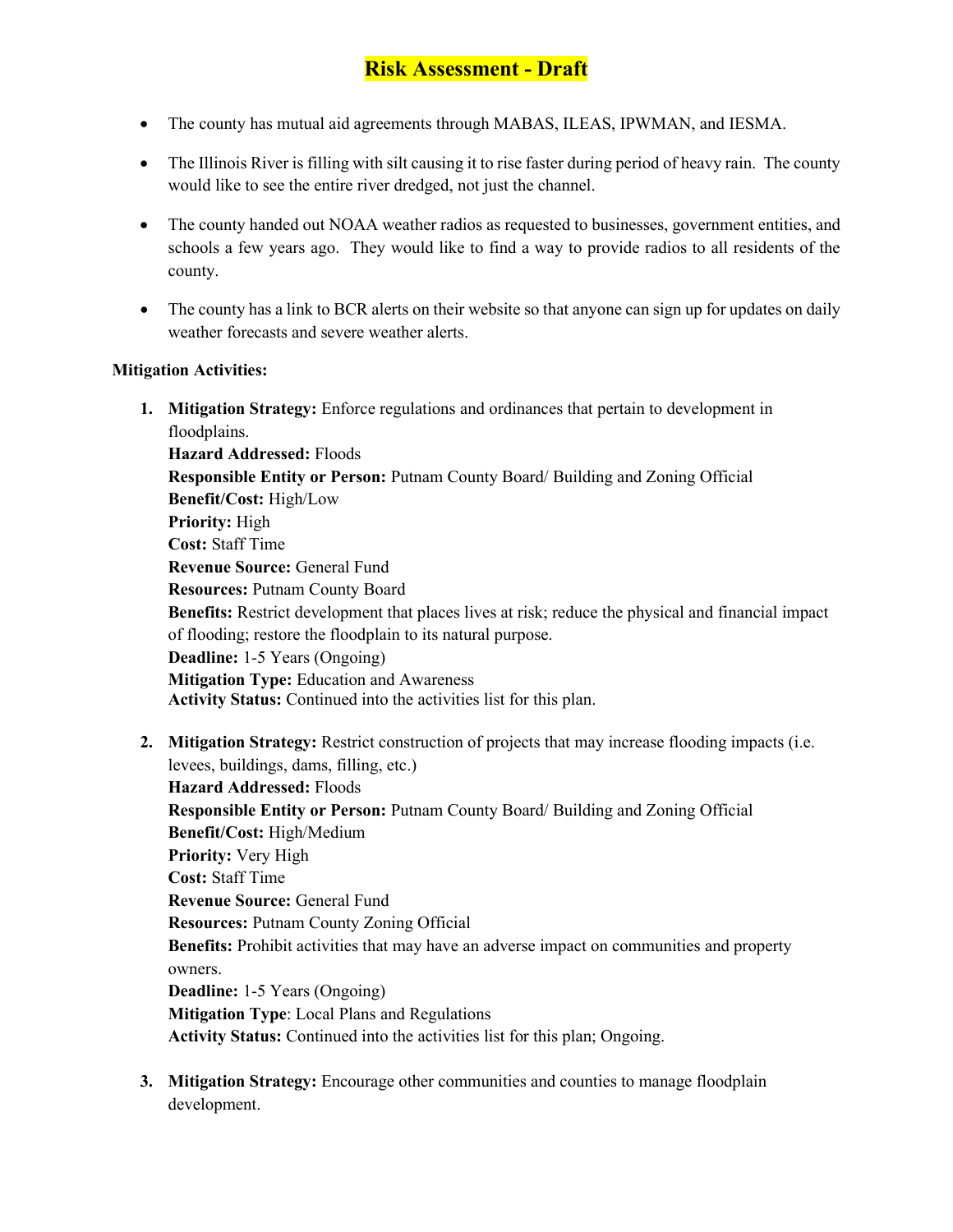**Hazard Addressed:** Floods **Responsible Entity or Person:** Putnam County Zoning Official/ Putnam County Emergency Management Agency **Benefit/Cost:** High/Low **Priority:** High **Cost:** Staff Time **Revenue Source:** General Fund **Resources:** Putnam County Board/ Zoning officials throughout the region **Benefits:** Work together as a region to minimize the adverse impacts of flooding **Deadline:** 1-5 Years (Ongoing) **Mitigation Type**: Local Plans and Regulations **Activity Status:** Continued into the activities list for this plan.

**4. Mitigation Strategy:** Participate in the development of a regional stormwater management ordinance that will reduce flooding and protect lives, property, and the environment.

**Hazard Addressed:** Floods **Responsible Entity or Person:** Putnam County Board **Benefit/Cost:** High/High **Priority:** High **Cost:** Staff Time/Engineering Costs/ Planning Consultant **Revenue Source:** General Fund **Resources:** Residents/ Public Officials/ Hydrologists/ Attorneys/ Planning Officials **Benefits:** Minimize the adverse impact of stormwater on communities. **Deadline:** 4 Years **Mitigation Type:** Local Plans and Regulations **Activity Status:** Continued into the activities list for this plan.

- **5. Mitigation Strategy:** Participate in the development of a regional water resources plan. **Hazard Addressed:** Drought **Responsible Entity or Person:** Putnam County Board **Benefit/Cost:** Low/High **Priority:** High **Cost:** Staff Time/Engineering Costs/ Planning Consultant **Revenue Source:** General Fund **Resources:** Residents/ Public Officials/ Hydrologists/ Attorneys/ Planning Officials **Benefits:** Protect the region's water resources and be prepared for drought. **Deadline:** 4 Years **Mitigation Type:** Local Plans and Regulations **Activity Status:** Ongoing, state doing regional plans. Tri-County Regional Plan Commission (Peoria) is partnering with IDNR to form a regional water supply plan for the Middle Illinois Basin. The MIB consists of seven counties: Peoria, Stark, Marshall, Putnam, Woodford, Livingston, and LaSalle.
- **6. Mitigation Strategy:** Educate citizens regarding potential natural hazards and their impacts.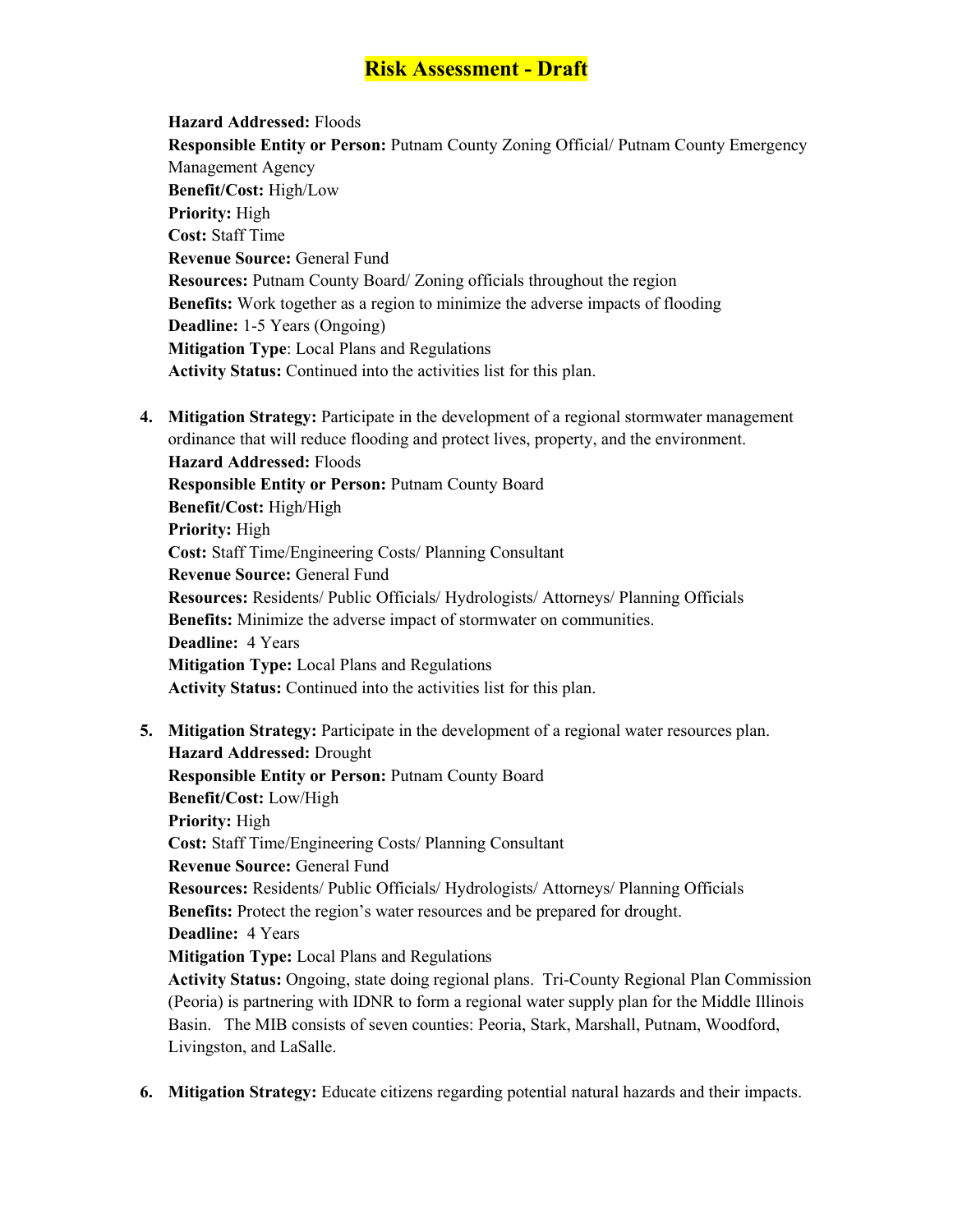**Hazard Addressed:** Tornadoes, Floods, Winter Storms, Extreme Temps, Dangerous Winds, Lightning, Drought, Hail, Landslides, Wildfires **Responsible Entity or Person:** Putnam County Emergency Management Agency **Benefit/Cost:** High/Medium **Priority:** Medium **Cost:** Staff Time **Revenue Source:** General Fund **Resources:** Illinois Emergency Management Agency and Federal Emergency Management Agency **Benefits:** Increase public awareness of the severity of natural hazards and their impacts. **Deadline:** 1-5 Years (Ongoing) **Mitigation Type:** Education and Awareness Programs **Activity Status:** Continued into the activities list for this plan. Putnam County EMA provides

ongoing public education on natural hazards and their impacts on their Facebook page and on the county's website; we also share information from the National Weather Service (NWS) on current weather and its impacts on Facebook daily.

**7. Mitigation Strategy:** Educate decision makers about policy measures, ordinances, and decisions that have an impact on mitigation activities, disaster response, and funding capability.

**Hazard Addressed:** Tornadoes, Floods, Winter Storms, Extreme Temps, Dangerous Winds, Lightning, Drought, Hail, Landslides, Wildfires

**Responsible Entity or Person:** Putnam County Board/ Putnam County Emergency Management Agency

**Benefit/Cost:** High/Medium **Priority:** High **Cost:** Staff Time **Revenue Source:** General Fund **Resources:** Associations/Organizations **Benefits:** Increased awareness and understanding of the county's needs. **Deadline:** 1-5 Years (Ongoing) **Mitigation Type**: Education and Awareness Programs

**Activity Status:** Continued into the activities list for this plan. Putnam County EMA educates its county board elected officials on a yearly basis about current issues in Emergency Management; we also attend Mutual Aid Box Alarm System (MABAS Chiefs) meeting on a quarterly basis and educate them on current Emergency Management issues.

**8. Mitigation Strategy:** Encourage conservation development in design techniques. **Hazard Addressed:** Tornadoes, Floods, Winter Storms, Extreme Temps, Dangerous Winds, Lightning, Drought, Hail, Landslides, Wildfires **Responsible Entity or Person:** Putnam County Board/ Building and Zoning Official **Benefit/Cost:** Medium/Low **Priority:** Low **Cost:** Staff Time **Revenue Source:** General Fund **Resources:** Engineers/Developers/Conservation Organizations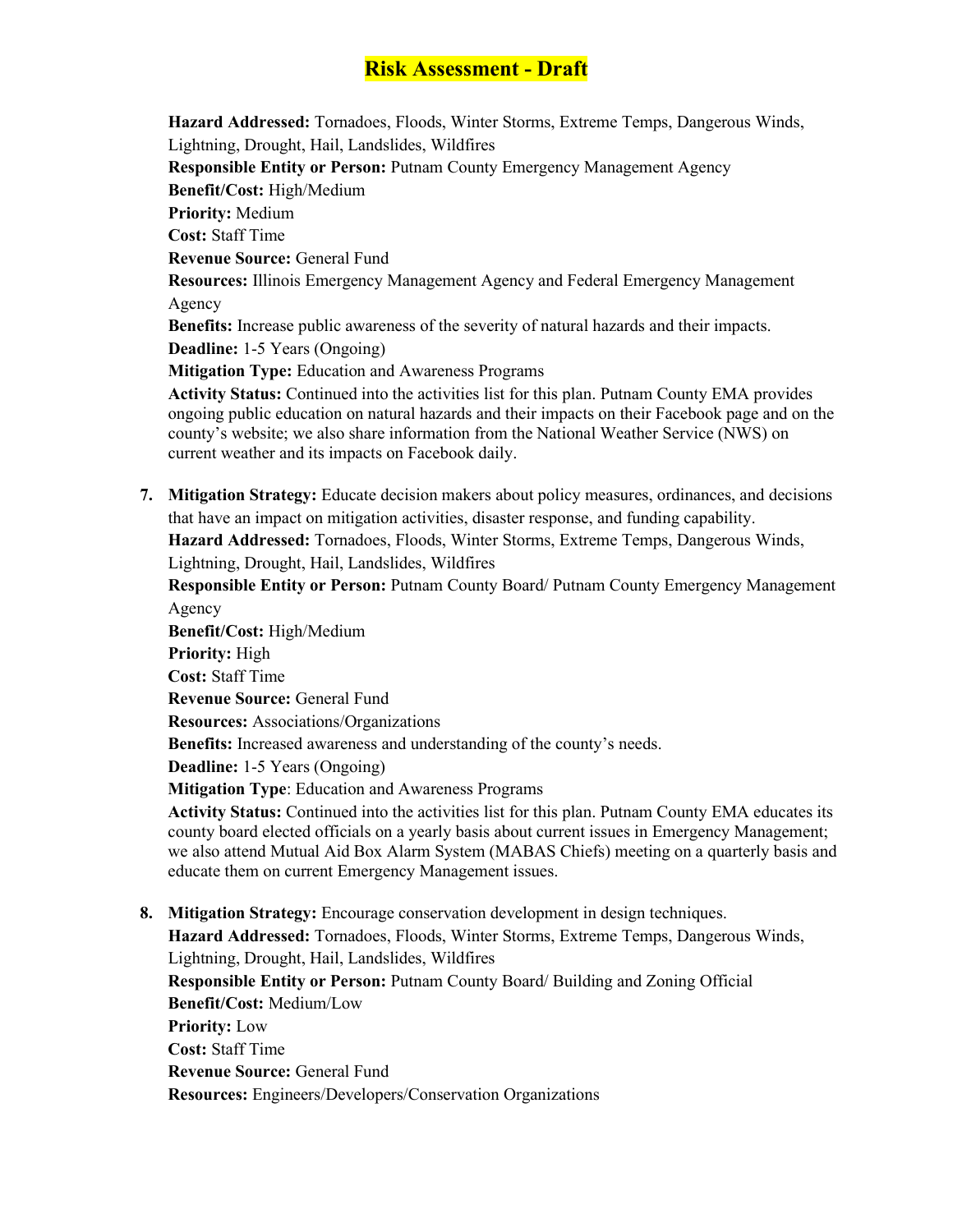**Benefits:** Preserve open space. **Deadline:** 1-5 Years (Ongoing) **Mitigation Type:** Local Plans and Regulations **Activity Status:** Continued into the activities list for this plan.

- **9. Mitigation Strategy:** Adopt and enforce more strict building permit/ code requirements. **Hazard Addressed:** Tornadoes, Floods, Dangerous Winds, Extreme Temperatures **Responsible Entity or Person:** Putnam County Board/ Building and Zoning Official **Benefit/Cost:** Medium/High **Priority:** Medium **Cost:** Staff Time **Revenue Source:** General Fund **Resources:** International Code Council **Benefits:** Higher regulatory standards that promote safety. **Deadline:** 1-5 Years (Ongoing) **Mitigation Type:** Local Plans and Regulations **Activity Status:** Continued into the activities list for this plan.
- **10. Mitigation Strategy:** Participate in the National Flood Insurance Program's Community Rating System to help residents save on flood insurance premiums. **Hazard Addressed:** Floods **Responsible Entity or Person:** Putnam County Board/ Putnam County Emergency Management Agency **Benefit/Cost:** High/High **Priority:** Low **Cost:** Varies depending on activities pursued

**Revenue Source:** General Fund

**Resources:** Insurance Services Office/ Illinois Department of Natural Resources/ Illinois Emergency Management Agency

**Benefits:** Lower flood insurance premiums for residents/ Activities reduce the impact of flooding.

**Deadline:** 1 Year

**Mitigation Type:** Local Plans and Regulations

**Activity Status:** Continued into the activities list for this plan.

**11. Mitigation Strategy:** Engage in a regional discussion on the implementation of best practices for activating early warning sirens during storm events.

**Hazard Addressed:** Tornado and Dangerous Winds

**Responsible Entity or Person:** A regional group consisting of County Emergency Management Agencies for Bureau/ LaSalle/ Marshall/ Putnam/ and Stark Counties, Local Fire Departments, Fire Protection Districts, County Sheriff's Departments, Local Police Departments, and Local **Officials** 

**Benefit/Cost:** High/Low **Priority:** Very High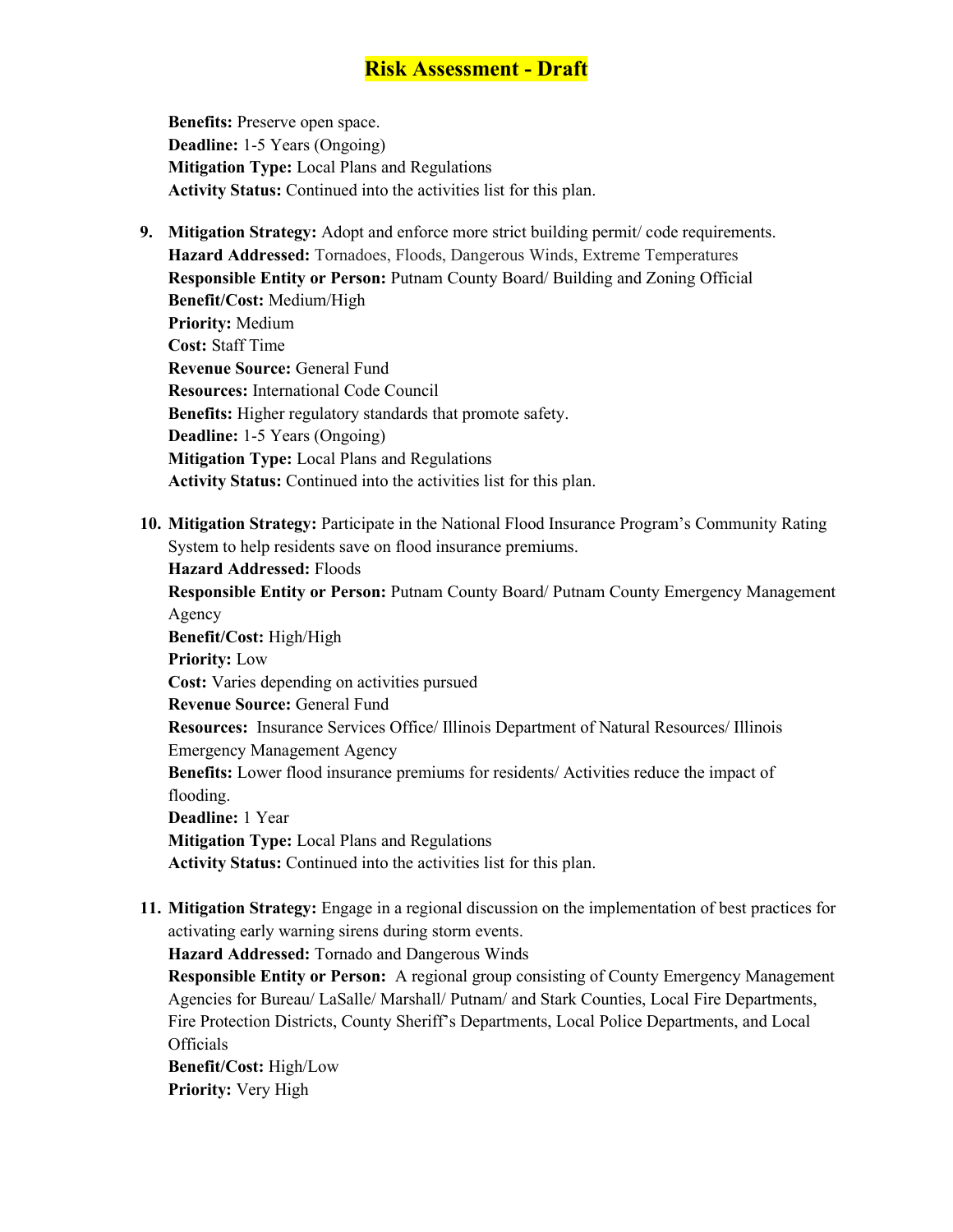**Cost:** Staff Time **Revenue Source:** Local Funds **Resources:** NOAA/ Illinois Emergency Management Agency/ Policies for other communities **Benefits:** Regional guidelines on activating early warning sirens can lessen public confusion and save lives. **Deadline:** 1 Year **Mitigation Type:** Local Plans and Regulations **Activity Status:** Continued into the activities list for this plan.

**12. Mitigation Strategy:** Examine the effects of rural stormwater infrastructure.

**Hazard Addressed:** Floods **Responsible Entity or Person:** Putnam County Board/ Zoning Official **Benefit/Cost:** Medium/High **Priority:** High **Cost:** Staff Time/ Engineering Studies/ Consulting Firms **Revenue Source:** General Fund **Resources:** United States Department of Agriculture/ Illinois Department of Natural Resources/ United States Environmental Protection Agency **Benefits:** Understanding of the effects of rural stormwater infrastructure. **Deadline:** 5 Years **Mitigation Type**: Local Plans and Regulations **Activity Status:** Continued into the activities list for this plan.

- **13. Mitigation Strategy:** Identify funding resources and develop a cost share program to provide residents with NOAA weather radios. **Hazard Addressed:** Tornadoes, Floods, Winter Storms, Extreme Temps, Dangerous Winds, Lightning, Hail, Landslides, Wildfires **Responsible Entity or Person:** Putnam County Emergency Management Agency **Benefit/Cost:** High/Medium **Priority:** High **Cost:** Cost of radios **Revenue Source:** General Fund **Resources:** NOAA/ Illinois Emergency Management Agency **Benefits:** Increase awareness of approaching severe weather. **Deadline:** 2 Years **Mitigation Type:** Education and Awareness Programs **Activity Status:** Carried over into the activities list for this plan. Putnam County EMA provides government offices and businesses weather radios as requested.
- **14. Mitigation Strategy:** Work with regional partners to share resources and to create opportunities for the public to be engaged and informed about the risks of natural hazards and mitigation activities.

**Hazard Addressed:** Tornadoes, Floods, Winter Storms, Extreme Temps, Dangerous Winds, Lightning, Drought, Hail, Landslides, Wildfires